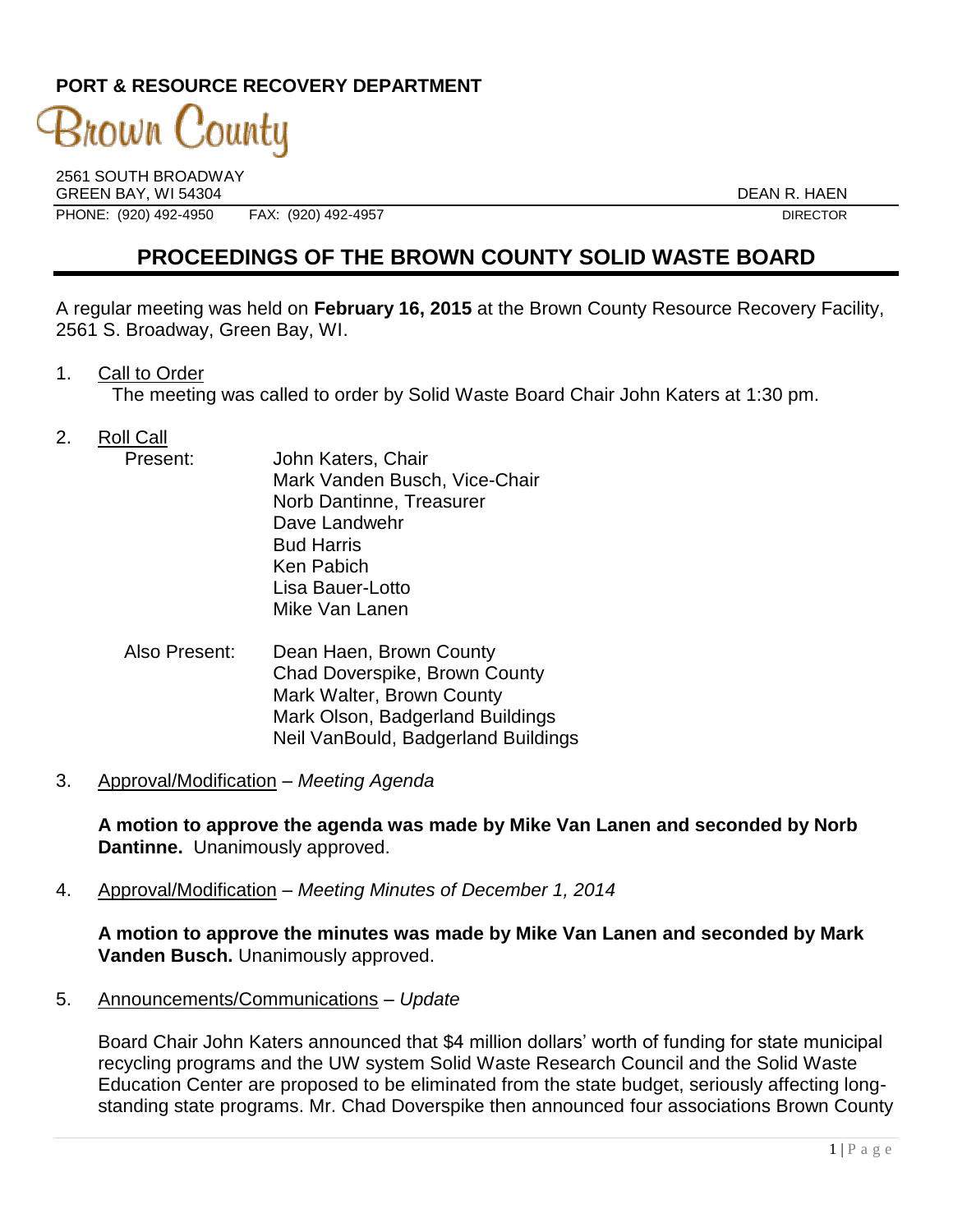belongs to will be writing letter addressing the Governor's planned budget cuts. Discussion whether Brown County should additionally write letter was discussed and decided the associations will represent County interests

#### 6. 2014 Annual Report – *Request for Approval*

Mr. Dean Haen opened the discussion with an explanation of the 2014 annual report. The new vision of the Solid Waste Board Last fall is reflected. Overall business activities highlights of the Resource Recovery area included 130,000 tons of municipal solid waste went through the transfer station, construction/demolition continues to increase, along with the shingles recycling, which briefly decreased in 2014, and finally stated that appliances and metal collection had increased significantly. Mr. Haen then stated that electronics collection at Household Hazardous Waste has significantly decreased, saying that other companies are increasing competition for electronics collections, and added that overall HHW usage has decreased since charging for paint began.

Mr. Haen then discussed the 2014 accomplishment, which included reengineering the South Landfill and design a resource recovery park, \$1.9M expansion of the recycling facility, advancement of installing a compactor at the recycling transfer station and improving our financial performance on long-term investments. Some goals that were deferred or incomplete included signing a Solid Waste Agreement with Green Bay, exploring BOW resource sharing and initiating BOW discussion on renegotiating regional landfill agreement.

Mr. Haen then announced his goals for 2015 including among others, expanding building and installing compactor, renegotiate HHW agreements, evaluate wood waste and pharmaceutical recycling, , increase HHW VSQG marketing and redesign transfer station unloading area.

Chairman Katers requested unfinished 2014 goals be added to 2015 including solid waste agreement extensions. Haen meet with urban municipalities and felt the municipalities were marginally interested. Pabich said the municipalities are worried that the County's interest in extensions was to divide the municipalities, where one community would get a better rate than another. Chairman Katers and Haen committed that the intent of the extensions was to minimize the risk of losing large amounts of tonnage in any one year. In addition, the agreement was negotiated with all urban municipality's input so everyone is treated the same. In fact, Green Bay has tried to negotiate different terms in the agreement and Brown County has been unwilling to modify the agreement that was signed by all the other municipalities. Van Lanen asked about expanding recycling of farm plastic. Mark Walter then discussed possible recycling programs for agricultural plastics, stating that the costs associated don't make the collection of such plastics cost effective. Dantinne requested researching wetland mitigation banks and recycling outreach to Brown County School District. Mr. Haen then stated that these amended goals will be added to the annual report and staff will be work to complete them.

**A motion to approve the 2014 Annual Report was made by Norb Dantinne and seconded by Dave Landwehr.** Unanimously approved.

#### 7. Recycling Compactor & Building Expansion Bid *– Request for Approval*

Mr. Chad Doverspike began the discussion about the building expansion and compactor installation bid, stating that Foth was hired to put together the specifications, and five different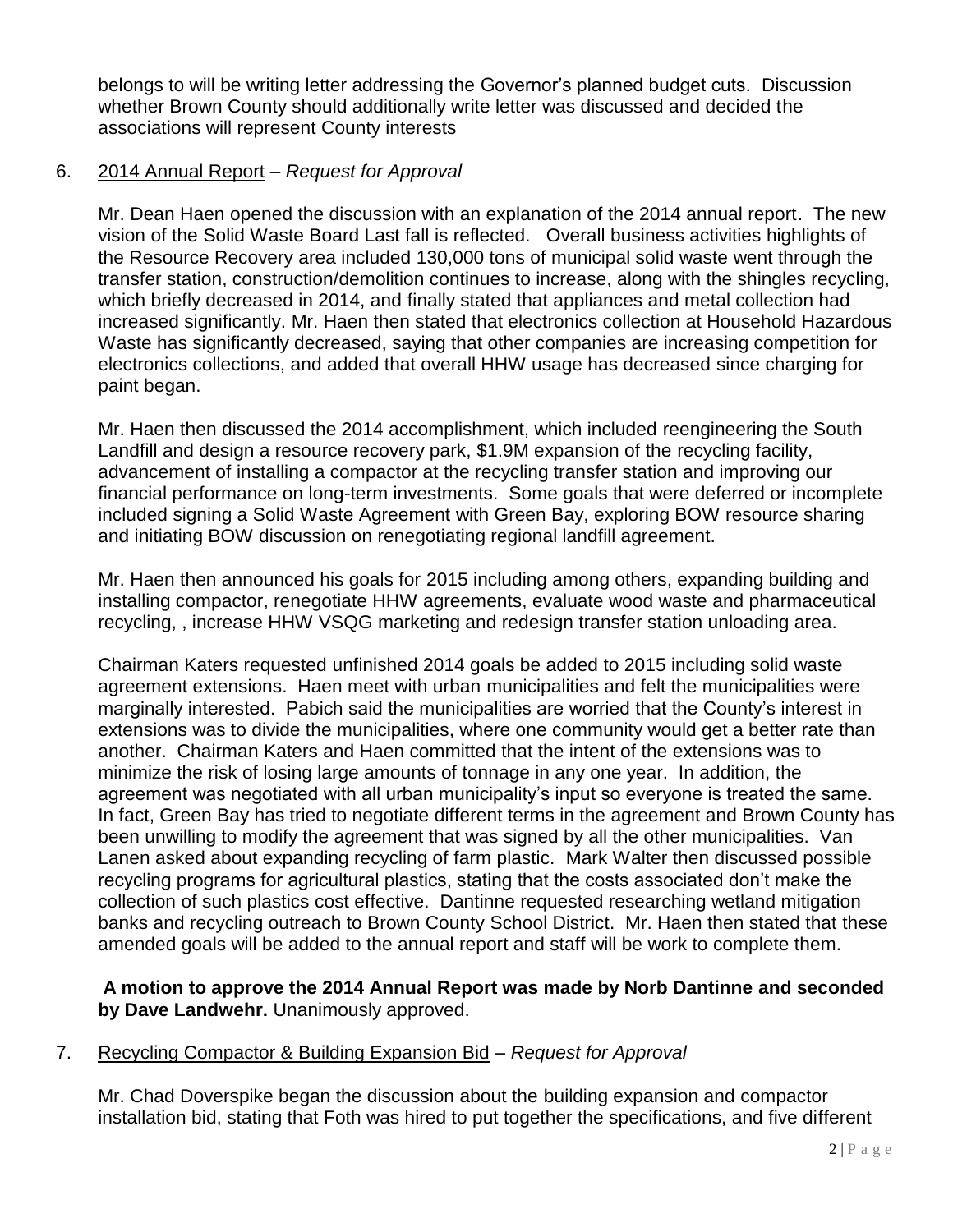vendors bid on the project and Badgerland Builders put in the lowest bid. The fifteen bid items were broken down and allocated to which costs would be BOW or Brown County, understanding that 40% of the BOW cost will be paid for by Brown County. Mr. Doverspike stated that the installation and compactor equipment were 100% paid for by BOW. The electrical system costs were 25% related to installation of the compactor. WPS stated that it would cost \$15,000 to run a new meter service to the compactor, and a \$15,000 allowance was given to each vendor. This costs would also be a BOW cost. Total engineering is \$73,900. The total BOW cost for the compactor is \$217,060 and Brown County's cost for the building expansion is \$304,430. Brown County's total budget for the project was set at \$525,000, and the actual costs including engineering will be about \$520,000, putting the County within budget. Mr. Doverspike then stated that he would like a Seabright compactor installed, and he believed that that was indeed the case.

#### **A motion to approve the Recycling Compactor and Building Expansion Bid was made by Ken Pabich and seconded by Mike Van Lanen.** Unanimously approved.

#### 8. South Landfill/Resource Recovery Park Project by Foth Companies – *Update*

Mr. Dean Haen then stated that 4 out of 5 memos were completed. The attached memo #5 was regarding anaerobic digestions systems and the results of the research paint a grim picture today, but hopefully between now and the operation of the South Landfill economic conditions will change enabling these type of systems being cost effective part of our system. Memo #2 will be presented at the March meeting and the final report will be presented at the April meeting

#### **A motion to receive and place on file the South Landfill/ Resource Recovery Park was made by Norb Dantinne and seconded by Dave Landwehr.** Unanimously approved.

#### 9. Environmental Monitoring RFP Results – *Update*

Mr. Doverspike stated that an RFQ, not an RFP was issued for environmental monitoring for the West and East landfills, Bayport, and Renard Island. The previously awarded RFQ was for only three locations not including Renard Island. Annually, about \$56,000 was paid for the three locations. Renard Island monitoring was handled separately for \$25,000. All four combined as part of this RFQ resulted in a total cost savings of about \$20,000/year, with half being realized by resource recovery and the other half by the port. Mr. Doverspike then concluded that this decision would be a great money saving opportunity for the County.

#### **A motion to approve the environmental monitoring RFP results was made by Ken Pabich, and Seconded by John Katers.** Unanimously approved.

#### 10. BOW Shingle Recycling RFP Results – *Update*

Mr. Doverspike started the discussion that this RFP was another example of the many things shared between the three counties, such as landfills, hazardous waste, and recycling Shingle recycling effort would be added to this list of collaborative efforts. He then stated that the current vendor for shingles Forward Vision Environmental, had signed a five year agreement with us that expires this summer have informed Brown County they are going out of business. Mr. Doverspike then stated the advantages of Forward Vision for shingle recycling was because of their location across from the transfer station and the ease of using our scale to weight shingle